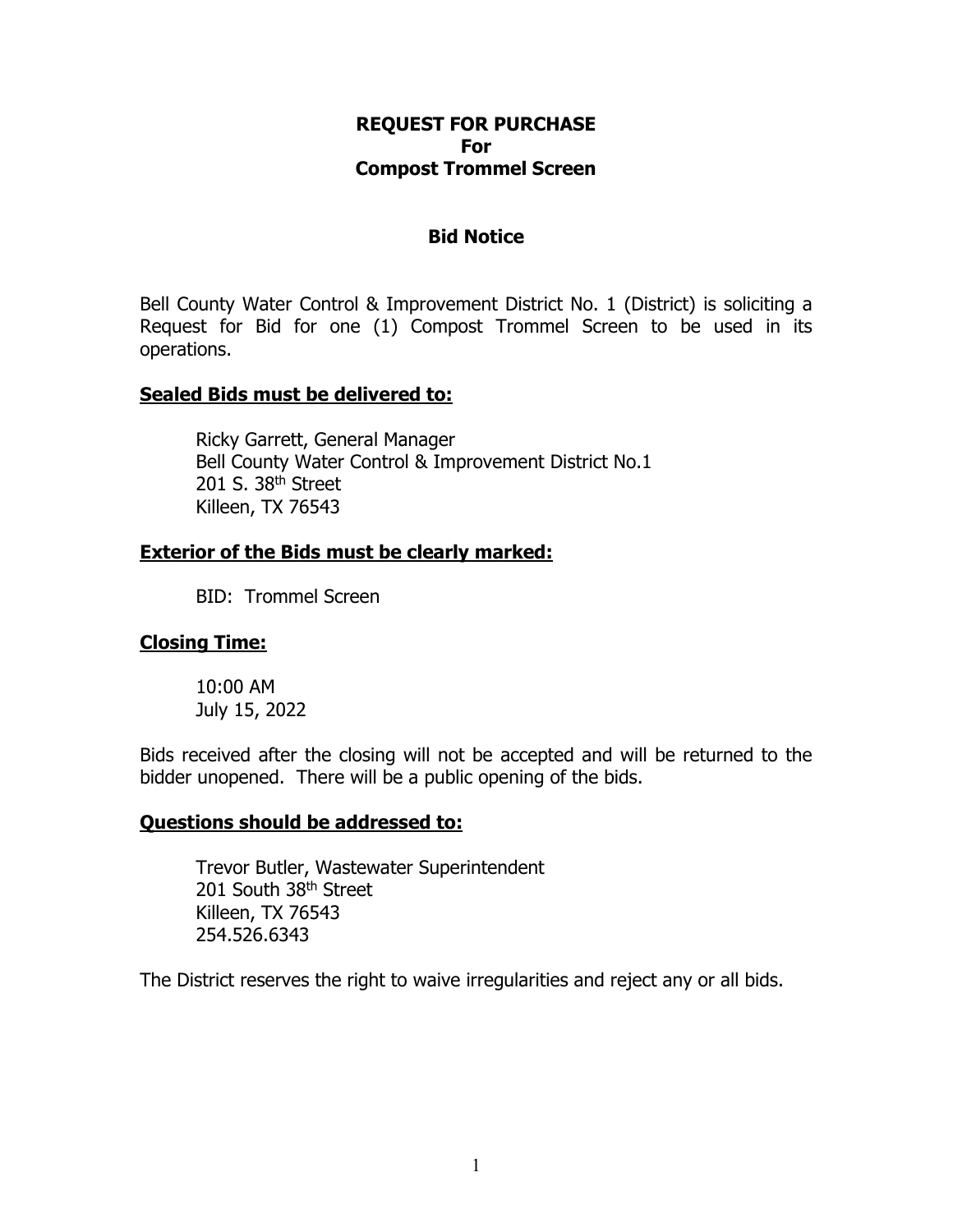### **REQUEST FOR PURCHASE For Compost Trommel Screen**

### **Instructional Requirements for Bidding**

- 1. The sealed envelope containing the completed bid shall be marked legibly on the outside with description of the item being proposed as shown on the cover sheet of the Request for Bid.
- 2. The bidder shall initial each page and sign and date the last page of the bid in the packet that is representative of his offer. Bids which are not signed and dated in this manner may be rejected.
- 3. Bids received after the deadline shall be considered void and unacceptable and will be returned to the bidder unopened. The District is not responsible for lateness or non-delivery of mail, carrier etc. The bid will be marked with the time and date of receipt. This will be considered the official time of receipt.
- 4. Facsimile and e-mail transmittals will not be accepted.
- 5. The District reserves the right to reject any and all Bids as it shall deem to be in the best interests of the District. Receipt of any bid shall under no circumstances obligate the District to accept the lowest dollar bid.
- 6. Bids cannot be altered or amended after submission deadline. Any alterations or erasure made before opening time must be initialed by the signer of the Bid, guaranteeing authenticity.
- 7. Bids may not be withdrawn or cancelled by the bidder without the permission of the District for a period of ninety (90) days following the date designated for the receipt of bids.
- 8. The District is exempt by law from payment of Texas Sales Tax.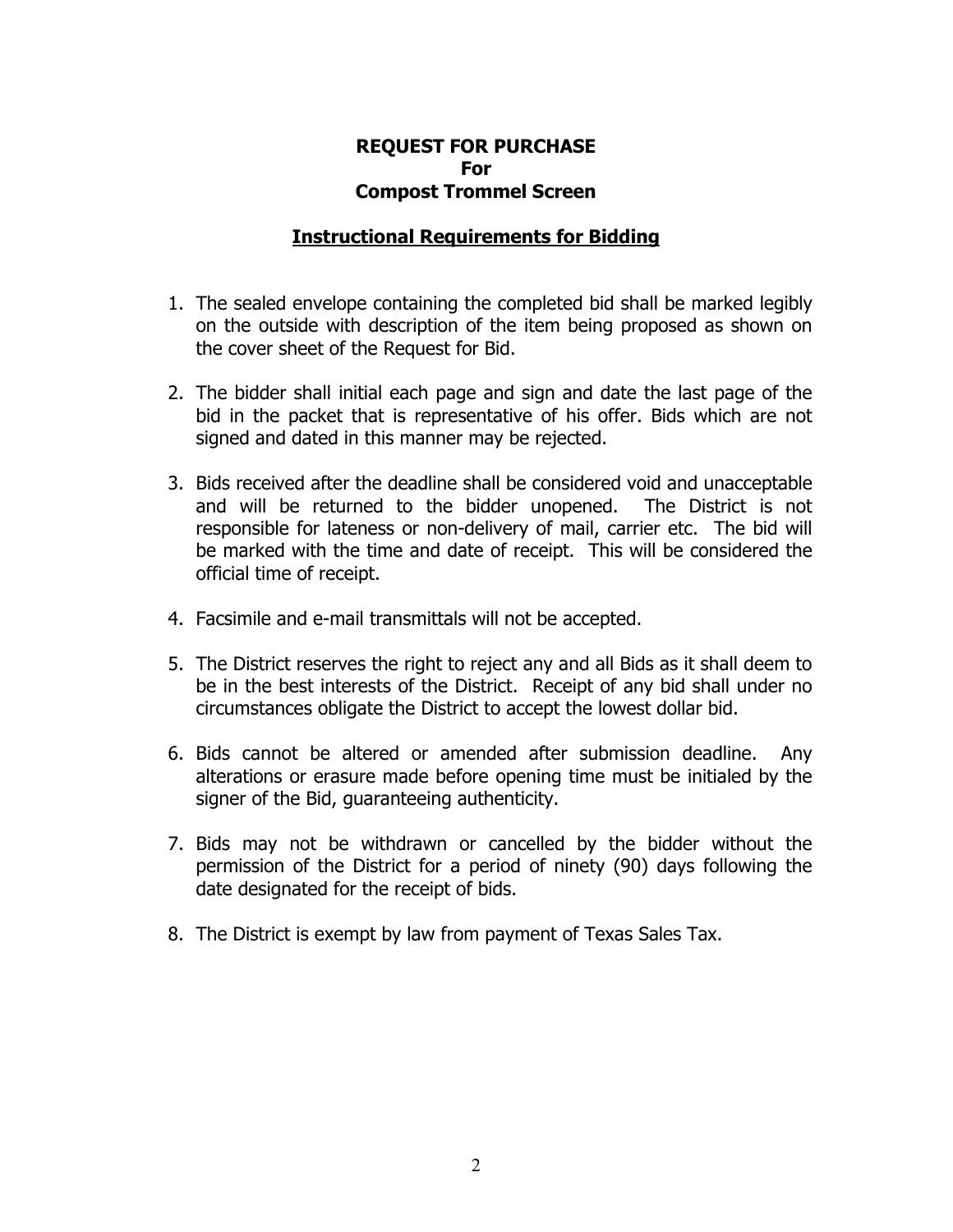# **Compost Screener Specifications and Bidding Requirements**

- 1. The specifications listed on the Bid Form are intended to describe a Compost Trommel Screen which is of the latest model in current production and shall be of good quality as to workmanship and material used. The bidder represents that all equipment offered in the bid shall be new, current year models and shall meet or exceed all state and federal standards and requirements. The District intends to purchase the following:
	- i. One (1) full size, self-powered, Trommel Screener.

# 2. **The bid will be awarded to the bidder with the lowest bid that meets the bid specifications.**

- 3. All prices shall be F.O.B., Bell County Water Control & Improvement District No. 1, 12302 State Highway 195, Killeen, TX 76542
- 4. Bid prices for shall be entered on the Bid Form. If a bidder desires to submit more than one bid, the entire bid form may be photocopied and submitted.
- 5. **Any variation from the specifications must be listed on a separate sheet of paper and attached to the bid.**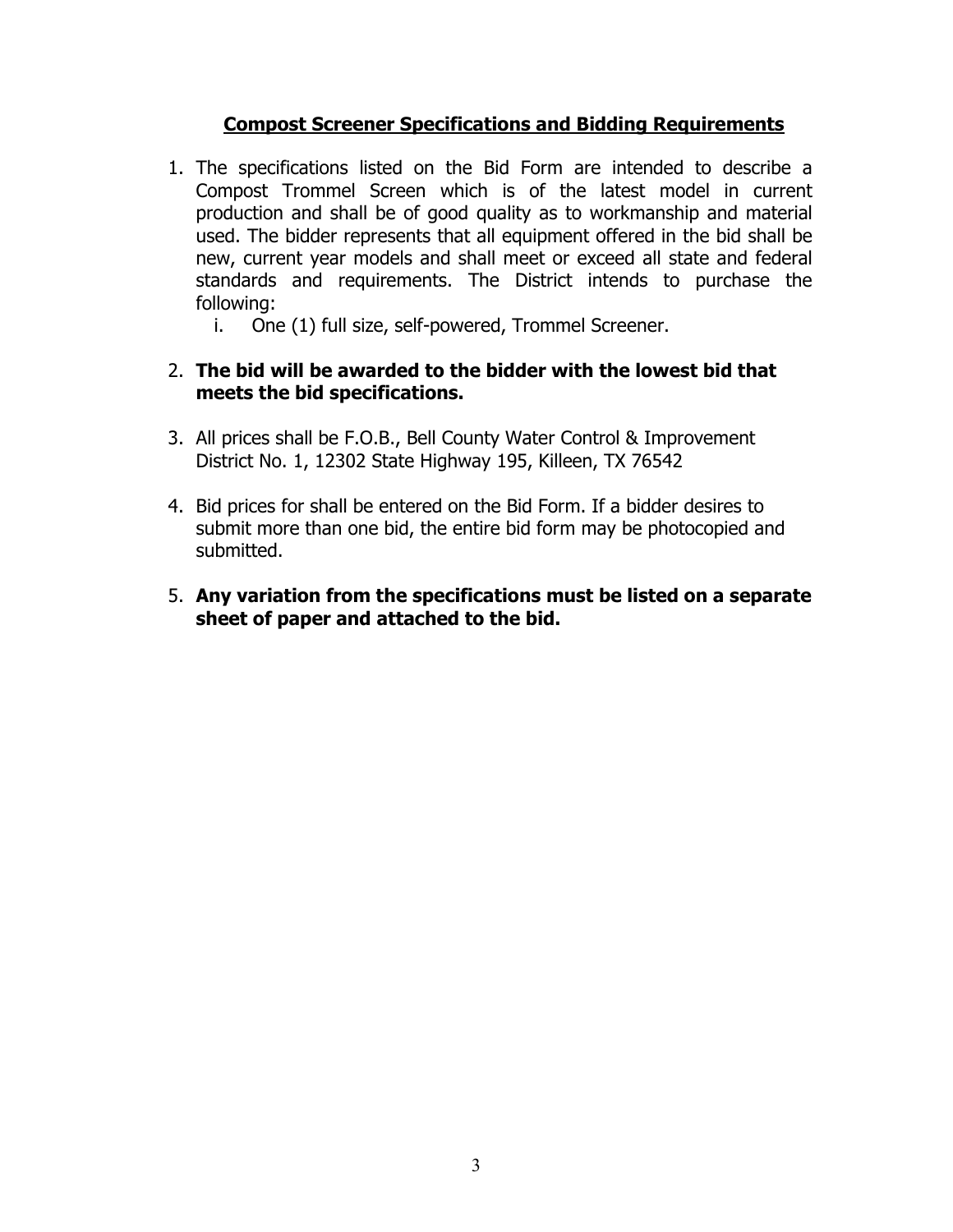# **BID FORM Compost Trommel Screen**

| 1. | <b>MODEL:</b>  |                                                                 |                                    |                               |    |
|----|----------------|-----------------------------------------------------------------|------------------------------------|-------------------------------|----|
|    | А.             | One (1) latest, most current year model Compost Trommel Screen. |                                    |                               |    |
|    |                |                                                                 | Bid comply? Yes ________ No _____  |                               |    |
| 2. | <b>ENGINE:</b> |                                                                 |                                    |                               |    |
|    | A.             | Must be Diesel Capable of 90 HP.                                |                                    |                               |    |
|    |                |                                                                 | Bid comply? Yes ________ No _____  |                               |    |
|    | В.             | Must have minimum of 75-gallon fuel tank.                       |                                    |                               |    |
|    |                |                                                                 | Bid comply? Yes ________ No ______ |                               |    |
| 3. |                | DRIVETRAIN: Prefer to have tracks, both bids are accepted.      |                                    |                               |    |
|    |                | Self-moving on Tracks.                                          |                                    |                               |    |
|    |                |                                                                 |                                    | $Yes \_\_\_\_$ No $\_\_\_\_\$ |    |
|    | В.             | Chassis mounted.                                                |                                    |                               |    |
|    |                |                                                                 |                                    | $Yes$ No $\_\_$               |    |
| 4. |                | <b>ADDITIONAL:</b>                                              |                                    |                               |    |
|    |                | A. Screen size 3/8 inch.                                        |                                    |                               |    |
|    |                |                                                                 | Bid comply? Yes                    |                               | No |
|    | В.             | Minimum 5 cubic yard hopper.                                    |                                    |                               |    |
|    |                |                                                                 | Bid comply? Yes ________ No _____  |                               |    |
|    | C.             | Adjustable cleaning brushes.                                    |                                    |                               |    |
|    |                |                                                                 | Bid comply? Yes ________ No _____  |                               |    |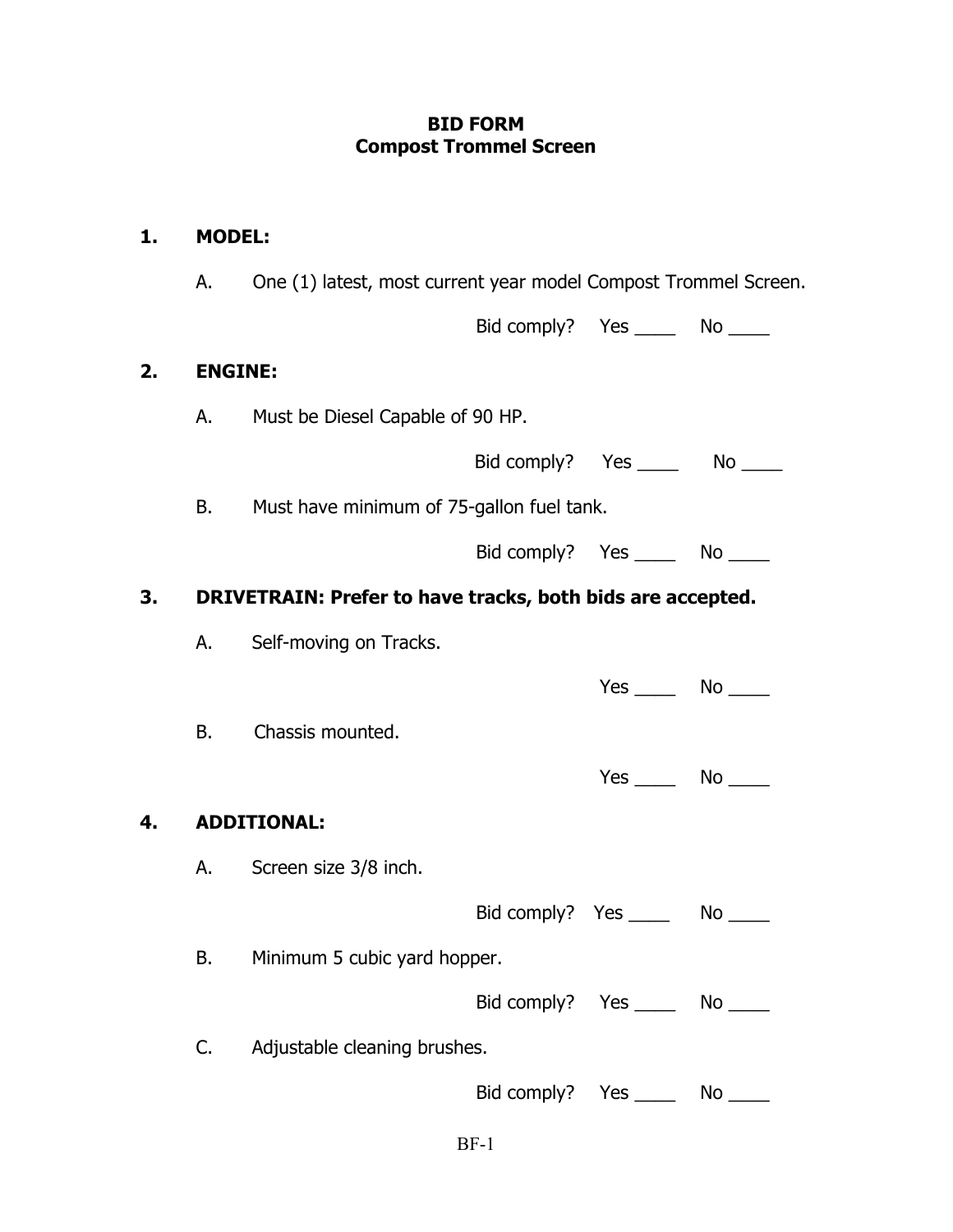D. Capable of producing 125 cubic yards per hour.

|    |                                                     | Bid comply? Yes _______ No      |     |     |
|----|-----------------------------------------------------|---------------------------------|-----|-----|
| Е. | Wireless remote.                                    |                                 |     |     |
|    |                                                     | Bid comply? Yes ______ No _____ |     |     |
| F. | Adjustable infeed belt speed.                       |                                 |     |     |
|    |                                                     | Bid comply? Yes _______ No      |     |     |
| G. | Swivel fines conveyor. (Not required but preferred) |                                 |     |     |
|    |                                                     | Included?                       | Yes | No. |

# **5. SERVICE AND WARRANTY:**

The vendor shall furnish a standard manufacturer's service and warranty policy. List or attach any warranty details and/or service plans that come with equipment.

\_\_\_\_\_\_\_\_\_\_\_\_\_\_\_\_\_\_\_\_\_\_\_\_\_\_\_\_\_\_\_\_\_\_\_\_\_\_\_\_\_\_\_\_\_\_\_\_\_\_\_\_\_\_\_\_\_\_\_\_\_\_\_\_\_ \_\_\_\_\_\_\_\_\_\_\_\_\_\_\_\_\_\_\_\_\_\_\_\_\_\_\_\_\_\_\_\_\_\_\_\_\_\_\_\_\_\_\_\_\_\_\_\_\_\_\_\_\_\_\_\_\_\_\_\_\_\_\_\_\_ \_\_\_\_\_\_\_\_\_\_\_\_\_\_\_\_\_\_\_\_\_\_\_\_\_\_\_\_\_\_\_\_\_\_\_\_\_\_\_\_\_\_\_\_\_\_\_\_\_\_\_\_\_\_\_\_\_\_\_\_\_\_\_\_\_ \_\_\_\_\_\_\_\_\_\_\_\_\_\_\_\_\_\_\_\_\_\_\_\_\_\_\_\_\_\_\_\_\_\_\_\_\_\_\_\_\_\_\_\_\_\_\_\_\_\_\_\_\_\_\_\_\_\_\_\_\_\_\_\_\_ \_\_\_\_\_\_\_\_\_\_\_\_\_\_\_\_\_\_\_\_\_\_\_\_\_\_\_\_\_\_\_\_\_\_\_\_\_\_\_\_\_\_\_\_\_\_\_\_\_\_\_\_\_\_\_\_\_\_\_\_\_\_\_\_\_ \_\_\_\_\_\_\_\_\_\_\_\_\_\_\_\_\_\_\_\_\_\_\_\_\_\_\_\_\_\_\_\_\_\_\_\_\_\_\_\_\_\_\_\_\_\_\_\_\_\_\_\_\_\_\_\_\_\_\_\_\_\_\_\_\_ \_\_\_\_\_\_\_\_\_\_\_\_\_\_\_\_\_\_\_\_\_\_\_\_\_\_\_\_\_\_\_\_\_\_\_\_\_\_\_\_\_\_\_\_\_\_\_\_\_\_\_\_\_\_\_\_\_\_\_\_\_\_\_\_\_ \_\_\_\_\_\_\_\_\_\_\_\_\_\_\_\_\_\_\_\_\_\_\_\_\_\_\_\_\_\_\_\_\_\_\_\_\_\_\_\_\_\_\_\_\_\_\_\_\_\_\_\_\_\_\_\_\_\_\_\_\_\_\_\_\_ \_\_\_\_\_\_\_\_\_\_\_\_\_\_\_\_\_\_\_\_\_\_\_\_\_\_\_\_\_\_\_\_\_\_\_\_\_\_\_\_\_\_\_\_\_\_\_\_\_\_\_\_\_\_\_\_\_\_\_\_\_\_\_\_\_ \_\_\_\_\_\_\_\_\_\_\_\_\_\_\_\_\_\_\_\_\_\_\_\_\_\_\_\_\_\_\_\_\_\_\_\_\_\_\_\_\_\_\_\_\_\_\_\_\_\_\_\_\_\_\_\_\_\_\_\_\_\_\_\_\_

Warranty/Service details: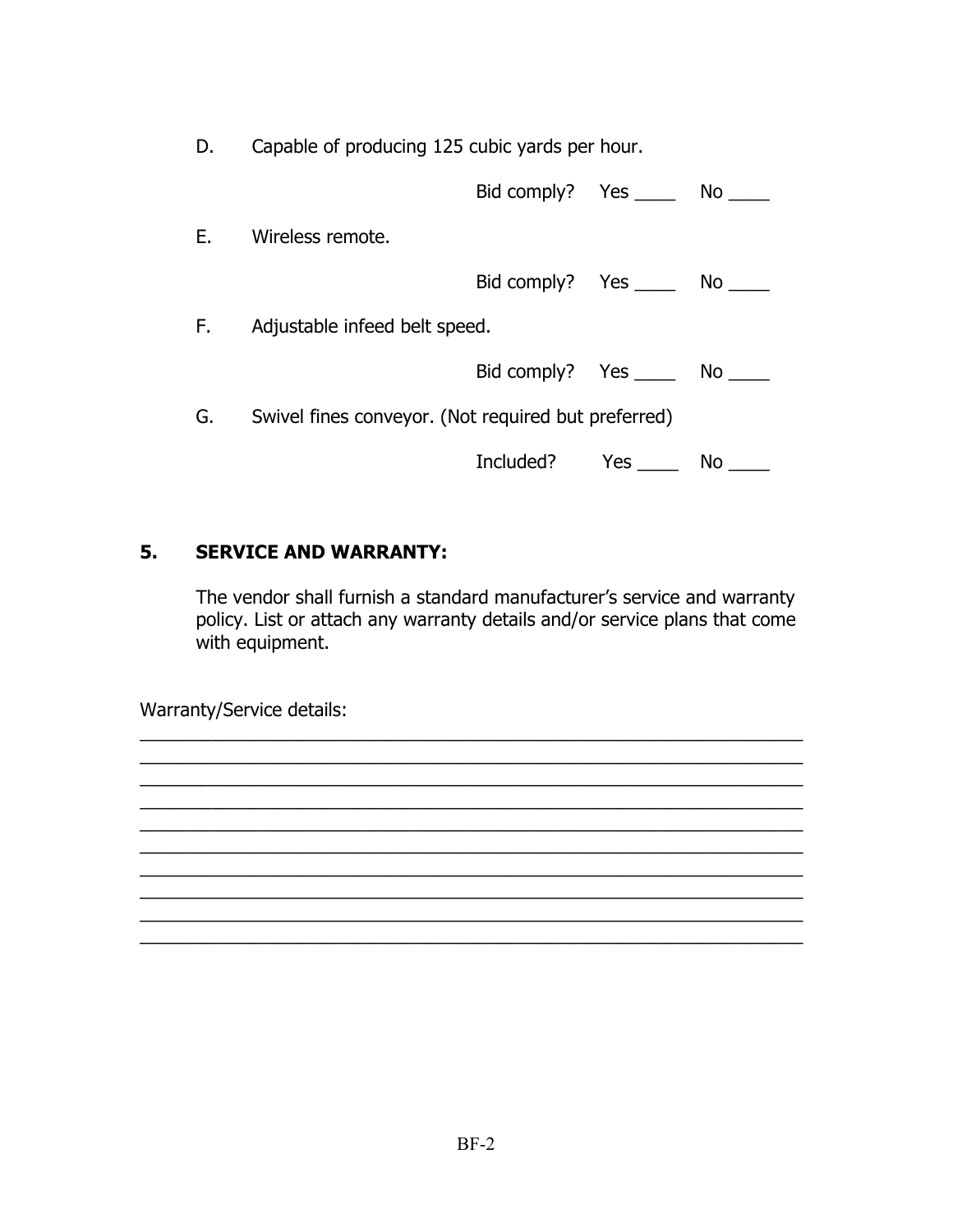#### **BID EXCEPTIONS** 6.

Any exceptions that do not comply with the specs required.

<u> 1989 - Johann John Harry Barbara, margaret amerikan basar dan berasal di basa dan basar dan basar dalam basa</u>

This sheet must accompany the bid and the information requested